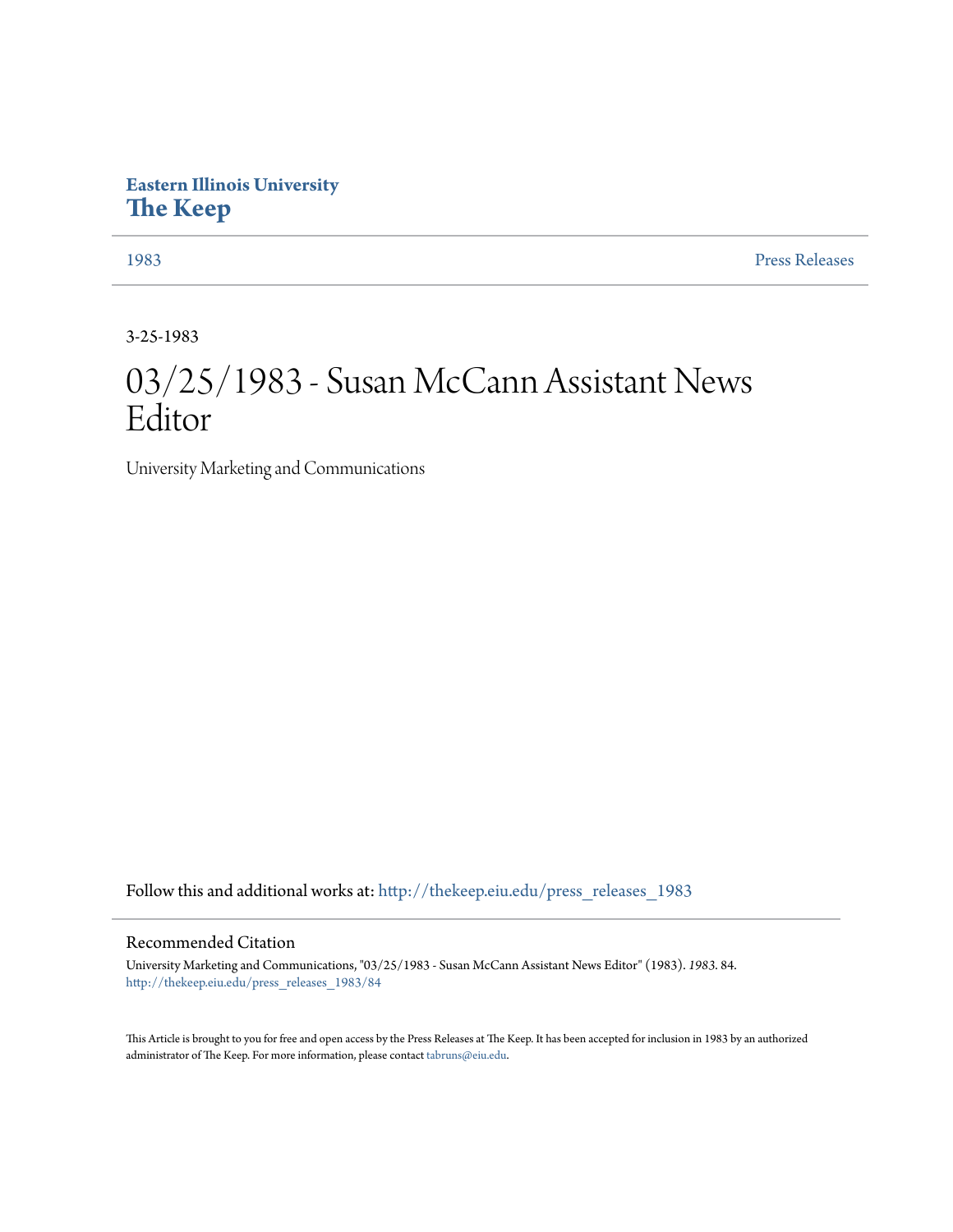

March 25, 1983 Hometown

ri.ARRV RFAD. Director of Information and Publications (217) 581-2820 FOR IMMEDIATE RELEASE

CHARLESTON, IL--Susan McCann is the assistant news editor of the Daily Eastern News, the student newspaper of Eastern Illinois University.

Susan, daughter of James and Carol Hallahan of R.R. #3, Ottawa, Ill. is a 1975 graduate of Riley High School in South Bend, Ind.

A senior, Susan said she picked journalism as her career because she had attempted many professions previously, but none had satisfied her until she began writing for a newspaper.

She said her career goal is to work in the sports department of a radio or television station, possibly doing play-by-play announcing.

Susan began her collegiate journalism career as a reporter for the sports staff. She moved up to assistant sports editor, sports editor, consulting editor and her current position of assistant news editor.

As assistant news editor, Susan makes executive decisions about what goes into each day's paper. She, along with the news editor, must read every story before publication of the paper.

Susan is a member of the Society for Collegiate Journalists, an honorary organization for college journalism students who have shown talent and desire to achieve through their work on one of EIU's publications.

She was namedto the Dean's List in Fall 1981, a recognition of academic excellence.

The Daily Eastern News has won many awards, including an All-American rating from the Associated Collegiate Press every year since 1973, and was recently chosen as one of five finalists for ACP's coveted Pacemaker Award, which recognizes the best college newspaper in the country.

-more-